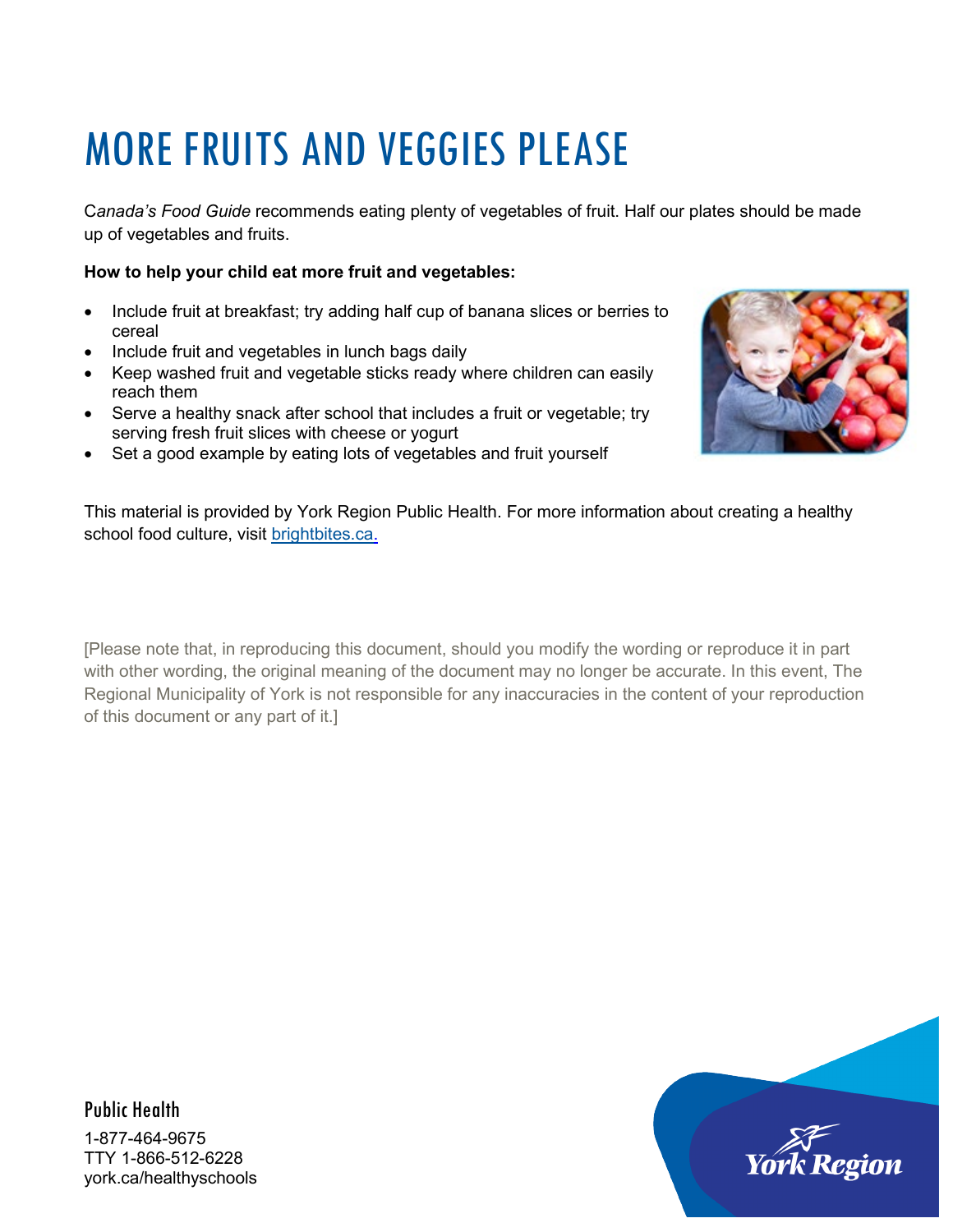## BE "FOOD SAFE" WHEN PACKING LUNCHES

Keep children safe by using these four simple food safety steps when preparing and packing your child's lunch and snacks:

- **Clean:** Wash your hands before preparing food. Wash all fruits and vegetables (even pre-washed or those with skins or rinds) under cool running water. Wash lunch bags and storage containers and water bottles every day.
- **Chill:** Use an insulated lunch bag with ice packs to ensure that food is kept cold at 4°C (40°F) or below. Refrigerate foods prepared ahead of time until packing the lunch.
- **Cook:** Use an insulated thermal container to keep lunches hot at 60°C (140°F) or above. Bring soups to a rolling boil and stir prior to packing in lunch bag (thermal container).



• **Separate:** Store lunches above and away from any raw meat, poultry or seafood in the fridge. Throw out any hazardous food (e.g. cheese, sandwiches, yogurt, etc.) that has returned home in the lunch bag.

This information is provided by York Region Public Health. For more tips on packing school lunches or general safe food handling practices, please visit [Be Food Safe when packing lunches](http://www.york.ca/wps/wcm/connect/yorkpublic/9202473e-68b7-4657-a1a6-5b3c0351ebac/Food+Safety+Fact+Sheet+-+Packing+Lunches.pdf?MOD=AJPERES&CACHEID=9202473e-68b7-4657-a1a6-5b3c0351ebac) and [york.ca/foodsafety.](http://www.york.ca/foodsafety)

[Please note that, in reproducing this document, should you modify the wording or reproduce it in part with other wording, the original meaning of the document may no longer be accurate. In this event, The Regional Municipality of York is not responsible for any inaccuracies in the content of your reproduction of this document or any part of it.]

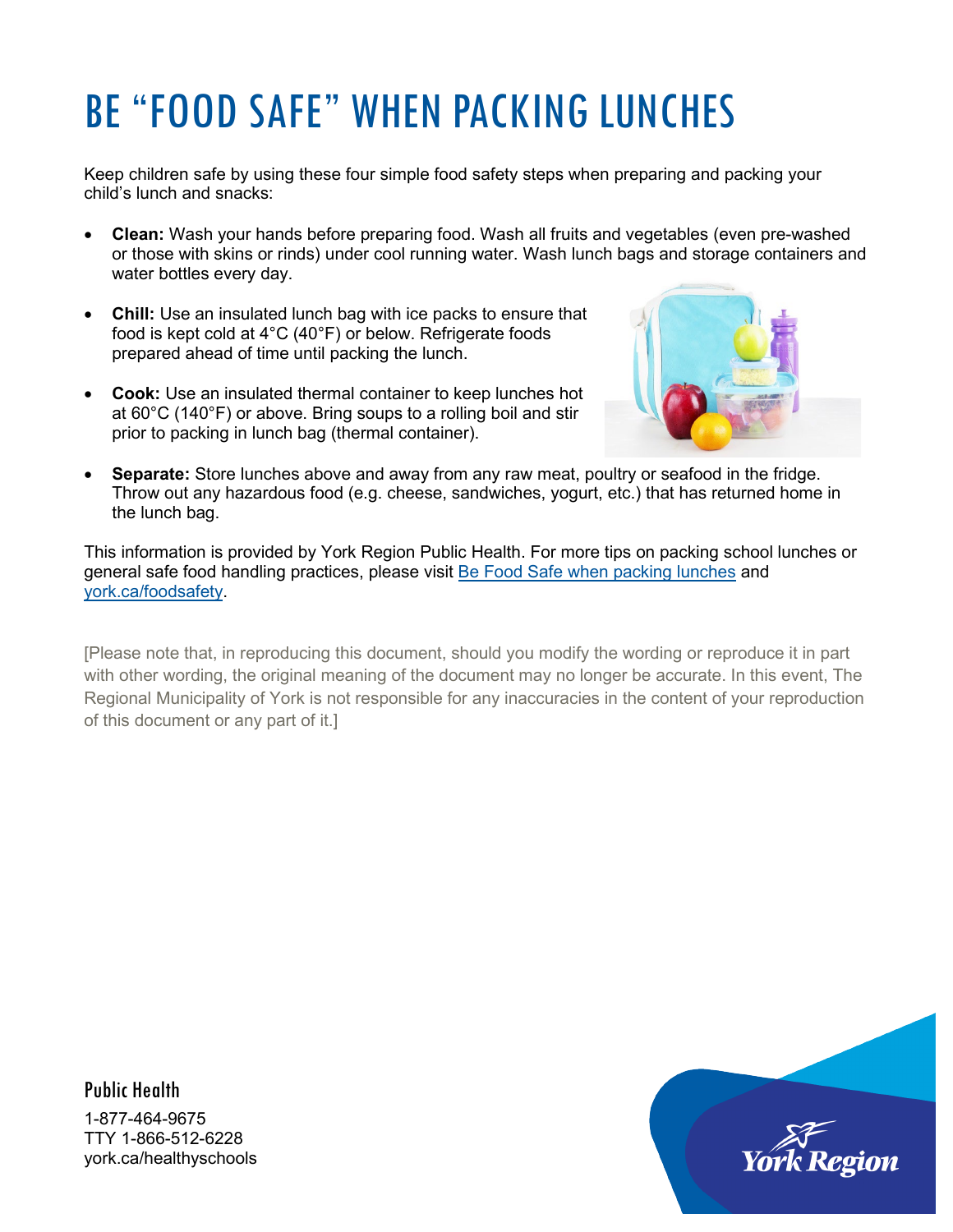## REWARD KIDS WITHOUT USING FOOD

Rewarding kids with treats has become part of our culture and is often used to recognize children for success at school and home. While it may be a quick and easy way to recognize a child's hard work, success or good behaviour, it sends a negative message to kids and instills unhealthy habits, promoting a preference for 'junk food' over healthy food and teaching kids to eat when they may not be hungry.

Try the following suggestions to reward children:

- Offer verbal praise by saying 'thank you' or 'great job'
- Offer non-food items such as stickers, pencils, bookmarks, balls and hacky sacks
- Offer extra privileges such as an extra story at bedtime or extra playtime

This material is provided by York Region Public Health. For information about creating a healthy school food culture, visit [brightbites.](http://www.brightbites.ca/)ca.



[Please note that, in reproducing this document, should you modify the wording or reproduce it in part with other wording, the original meaning of the document may no longer be accurate. In this event, The Regional Municipality of York is not responsible for any inaccuracies in the content of your reproduction of this document or any part of it.]

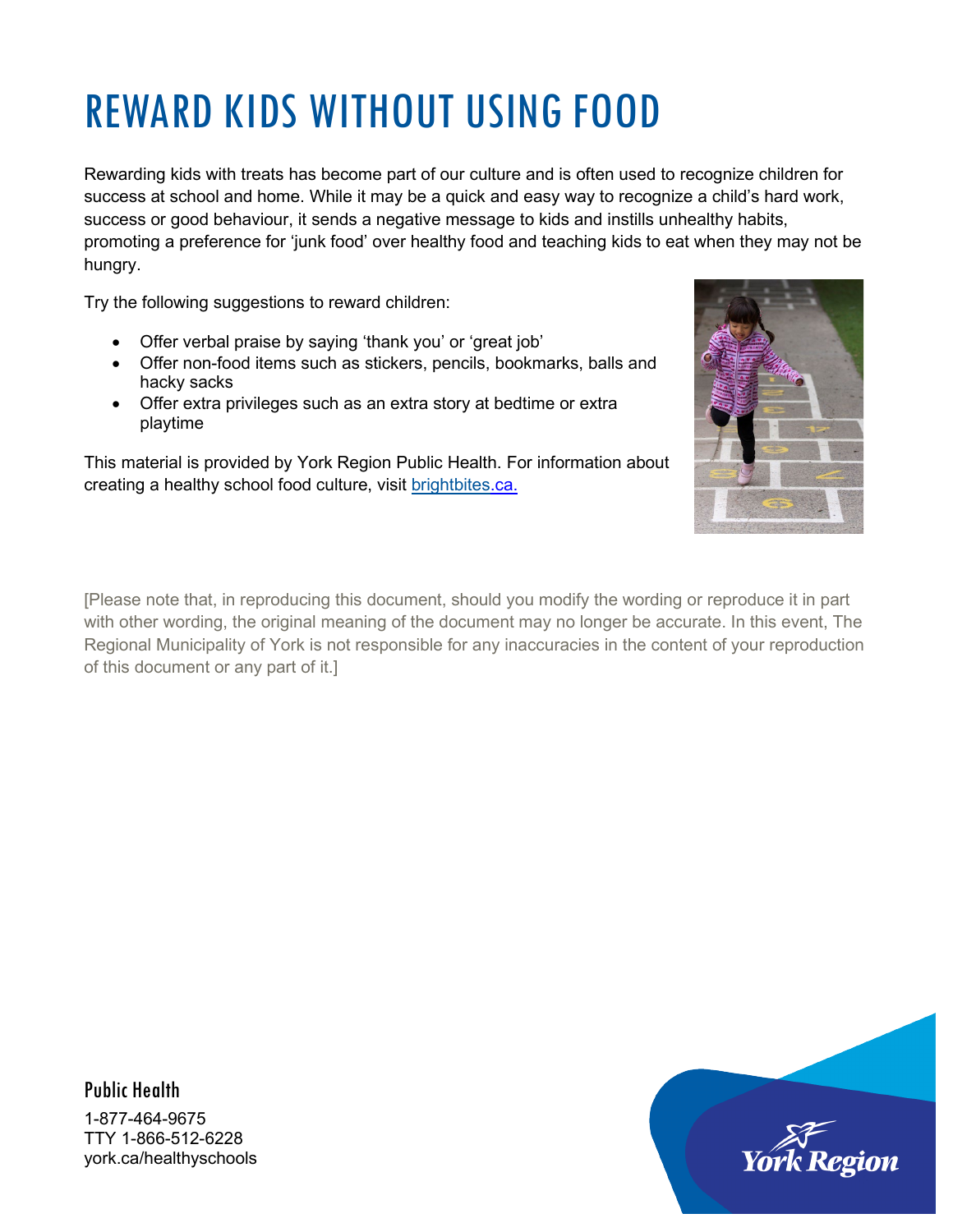## FOR THIRST CHOOSE WATER

Did you know that a can of pop has nine teaspoons of sugar and a large bottle of 'fruit drink' can have 18 teaspoons of sugar? Even a small container of chocolate milk has four teaspoons of added sugar.

Beverages like pop, 'fruit drinks,' sports drinks and even 100 per cent fruit juice and chocolate or flavoured milks are replacing healthier drinks, such as white milk and water. This can result in the development of unhealthy eating habits in children's diets, which is often carried through into adulthood.



To help your kids quench their thirst and to keep them hydrated all day long, send water to school in a reusable bottle. To help keep water cold put it in the refrigerator overnight and add ice cubes in the morning.

This material is provided by York Region Public Health. For more information about how you can help your child's school create a healthy school nutrition environment, visit [www.brightbites.ca.](http://www.brightbites.ca/)

[Please note that, in reproducing this document, should you modify the wording or reproduce it in part with other wording, the original meaning of the document may no longer be accurate. In this event, The Regional Municipality of York is not responsible for any inaccuracies in the content of your reproduction of this document or any part of it.]

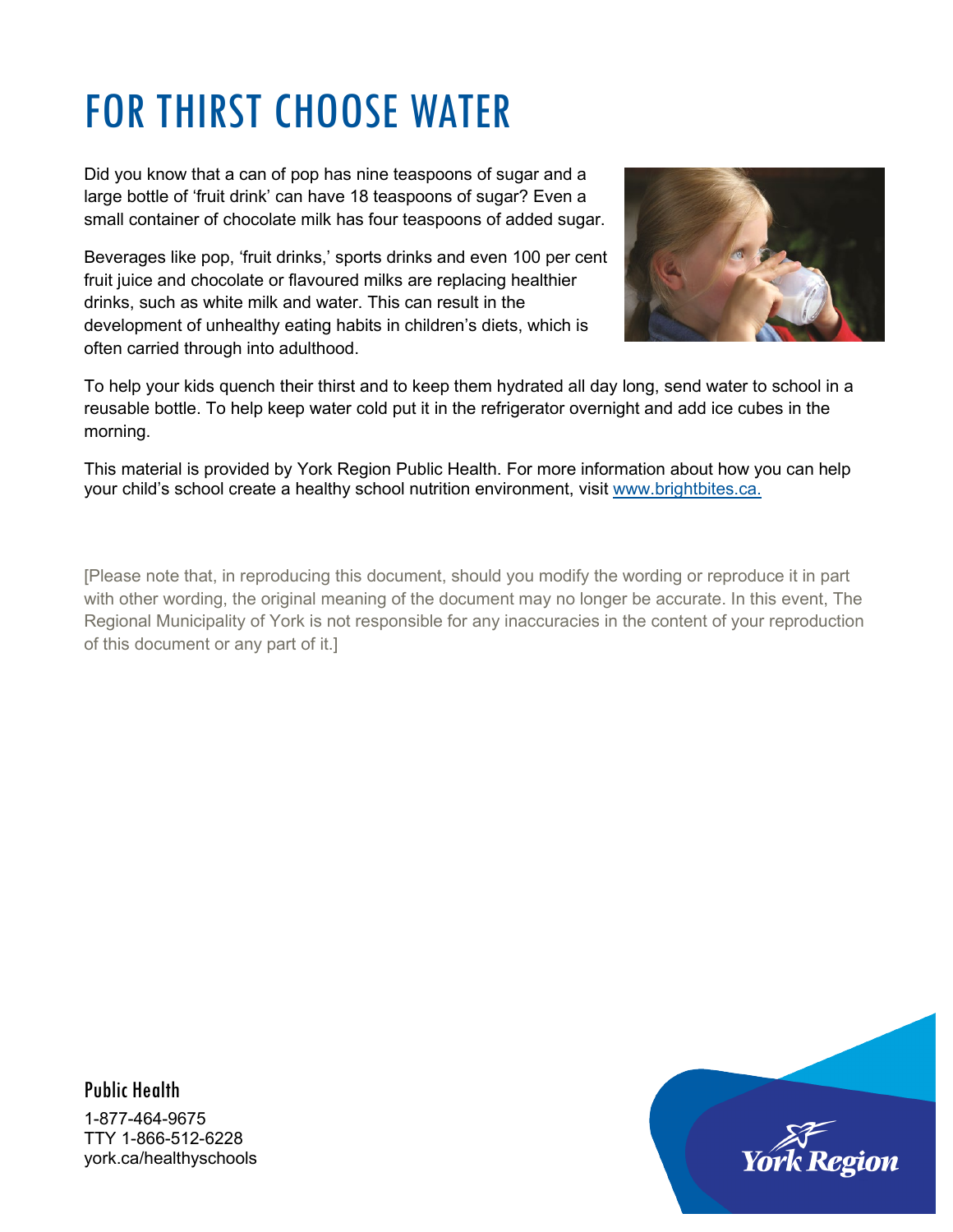# HALLOWEEN CANDY – A STICKY TOPIC

Ever wonder how to help children manage Halloween treats as part of a healthy diet? Provide structure using the following guidelines:

- 1. After trick-or-treating, let your children empty their candy bag, sort it and eat as much candy as they want. Let them do the same the next day.
- 2. On the third day, have them put the candy away and only allow a couple of pieces to be eaten during meals and/or snacks.
- 3. Schedule meals and snacks at regular times. Keep the routine of letting your child have Halloween candy only at these times; this prevents candy from spoiling your child's diet.



4. Offer milk, fruit or vegetables with candy to include some nutrition.

This material is provided by York Region Public Health. For information about creating a healthy school food culture, visit [brightbites.ca.](http://www.nutritiontoolsforschools.ca/)

[Please note that, in reproducing this document, should you modify the wording or reproduce it in part with other wording, the original meaning of the document may no longer be accurate. In this event, The Regional Municipality of York is not responsible for any inaccuracies in the content of your reproduction of this document or any part of it.]

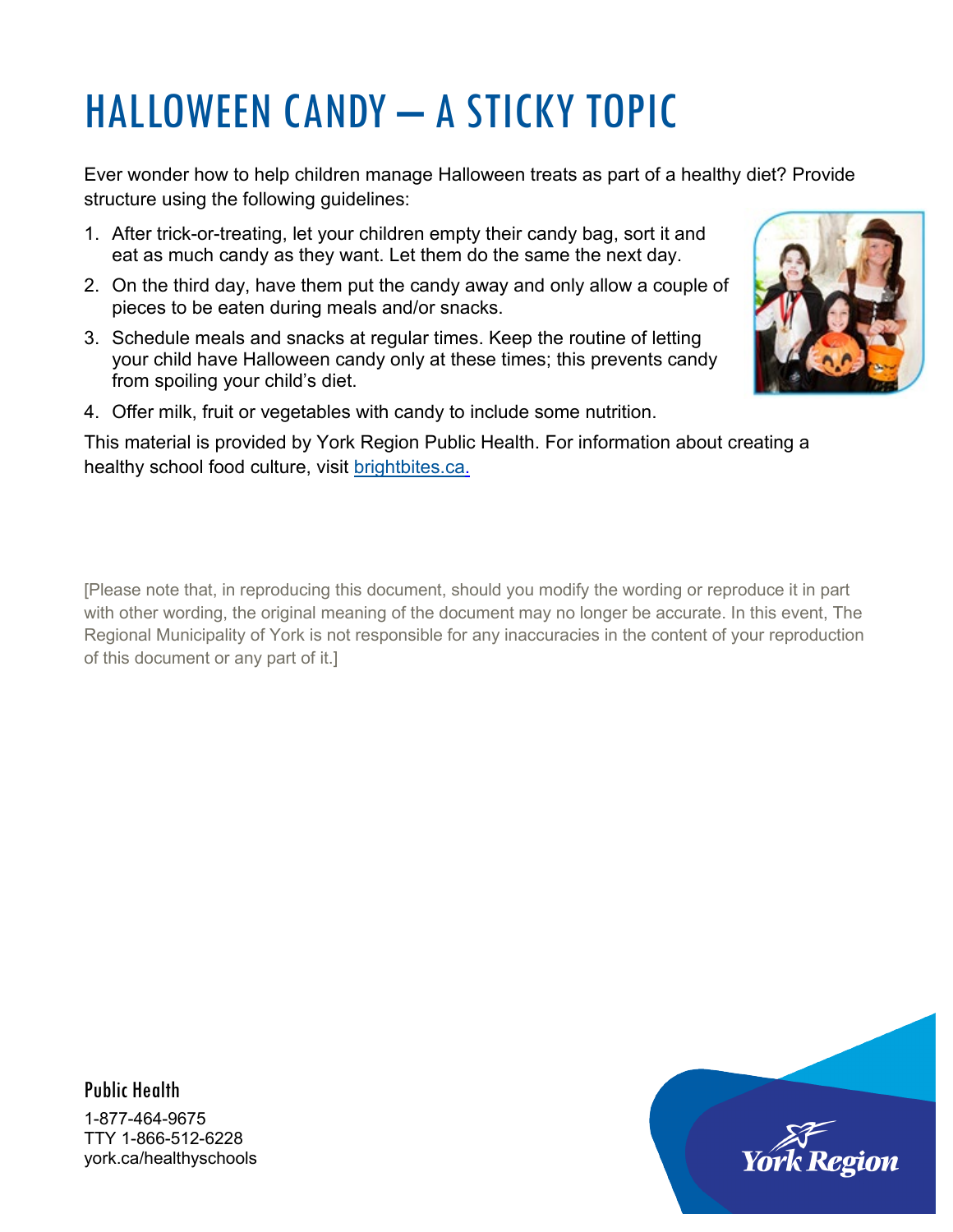# HELP YOUR CHILD FEEL GOOD ABOUT THEMSELF

A healthy body image can contribute to higher self-esteem in children, often leading to healthier and more positive life choices. Try these simple ways to help your child have a positive body image.

**Be a positive role model**. Be aware of the messages you convey about your own body and the comments you make about the appearance of others. If children hear adults express dissatisfaction with their bodies, they may place inappropriate importance on physical appearance and think that being an adult means being unhappy with your body.



**Banish teasing**. Teach children that judging people about their weight or looks is unacceptable.

**Encourage kids to focus on their abilities rather than their appearance.** Help them focus on things they are good at – talk about their "insides" rather than their "outsides."

This material is provided by York Region Public Health. For information about creating a healthy school food culture, visit [brightbites.ca.](http://www.brightbites.ca/)

[Please note that, in reproducing this document, should you modify the wording or reproduce it in part with other wording, the original meaning of the document may no longer be accurate. In this event, The Regional Municipality of York is not responsible for any inaccuracies in the content of your reproduction of this document or any part of it.]

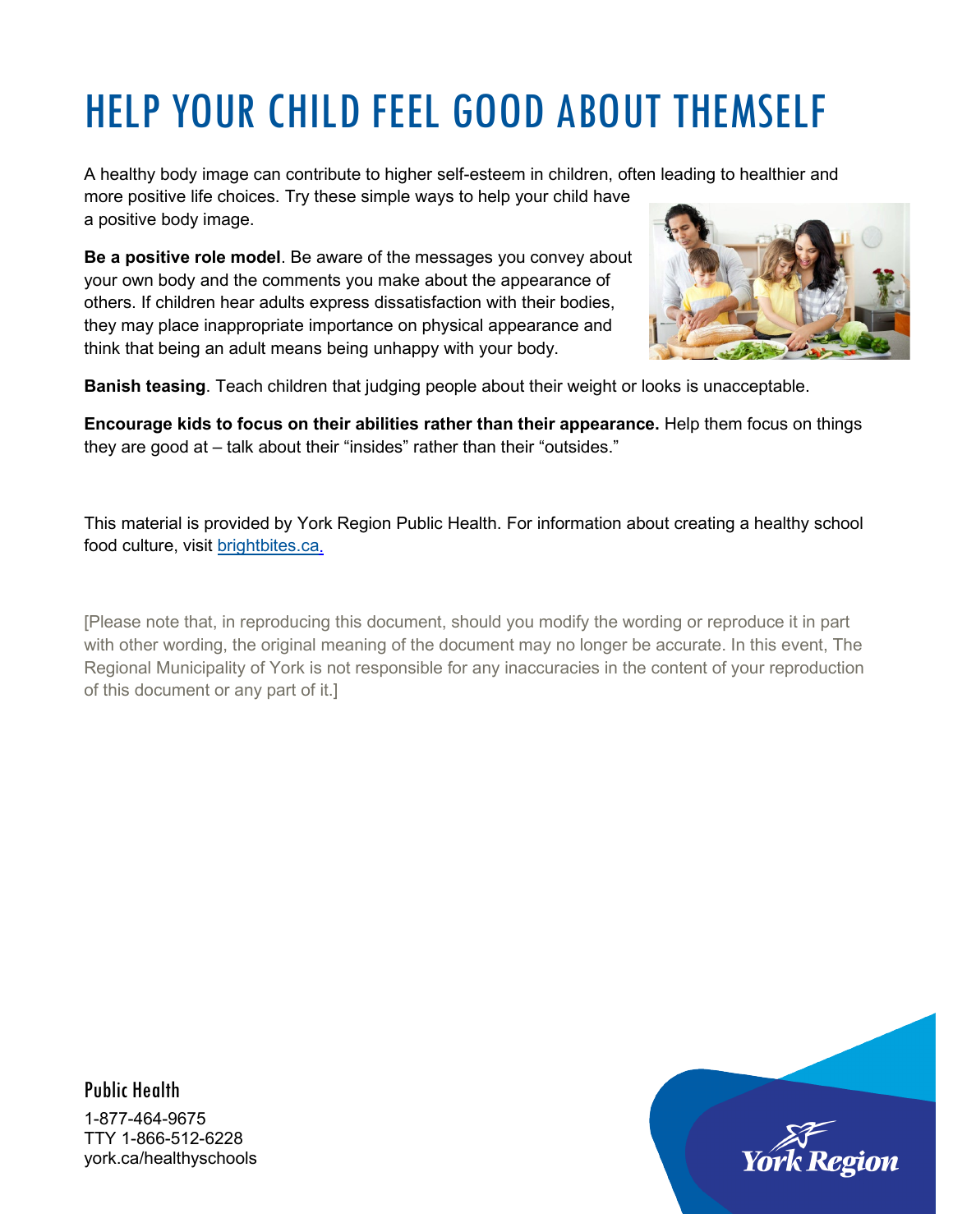# WHAT'S IN YOUR CHILD'S LUNCH?

All parents want their child to eat well, but packing healthy lunches can often be a challenge! Here are some ideas to make lunches a little less stressful:

- Keep a list of healthy lunch and snack ideas
- Involve your children in planning their lunches; let them pick their fruits and vegetables
- While packaged cookies and granola bars are convenient, pack fruits or vegetables for at least one snack
- Soup, leftovers, rice or pasta dishes can be heated in the morning and stored in pre-heated thermal containers
- Send a reusable water bottle



Children will not always eat their entire lunch. Be sure to offer other healthy meals and snacks throughout the day.

This material is provided by York Region Public Health. For information about creating a healthy school food culture, visit [brightbites.ca.](http://www.brightbites.ca/)

[Please note that, in reproducing this document, should you modify the wording or reproduce it in part with other wording, the original meaning of the document may no longer be accurate. In this event, The Regional Municipality of York is not responsible for any inaccuracies in the content of your reproduction of this document or any part of it.]



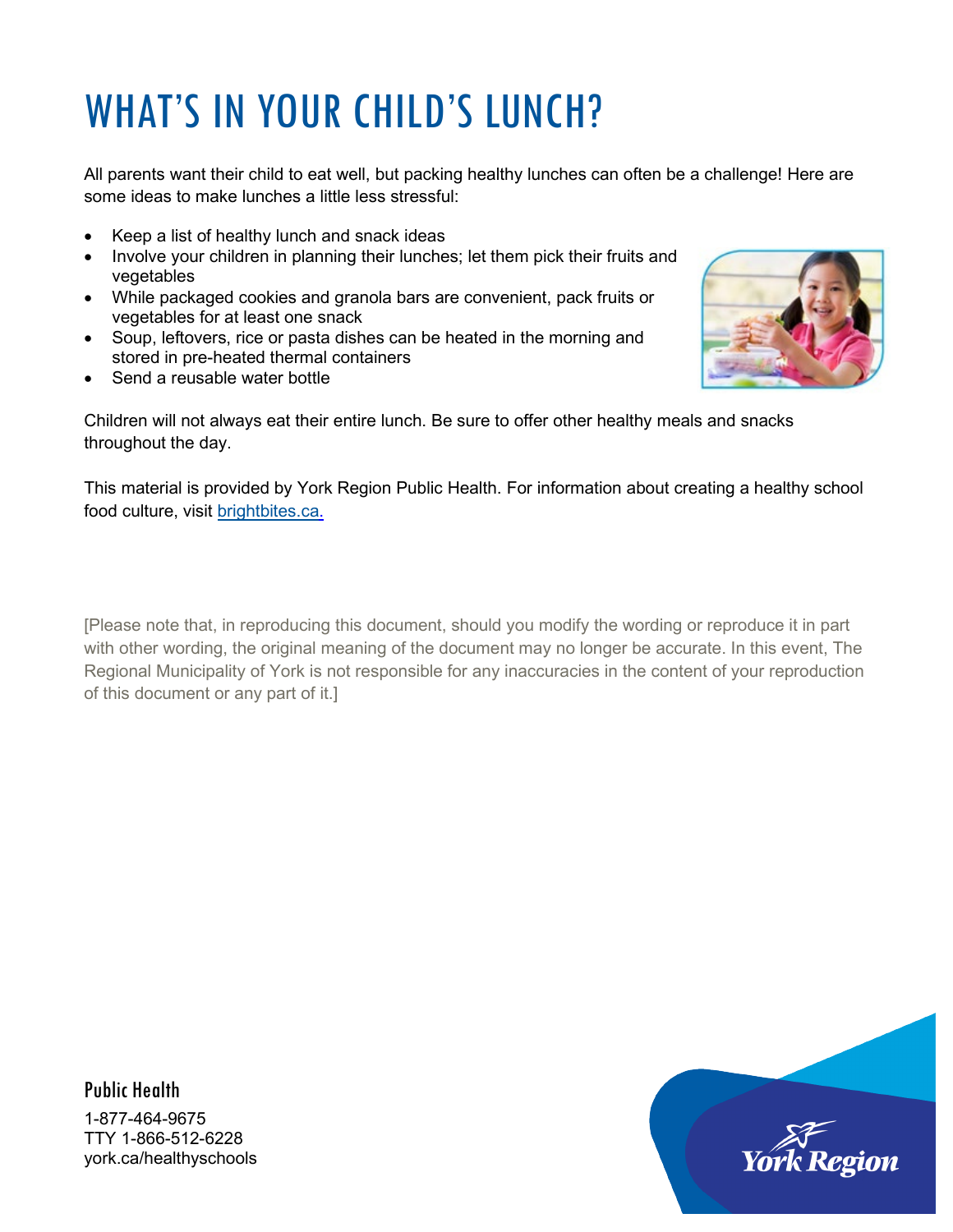# MAKE THE HEALTHY CHOICE THE EASY CHOICE

Since 2011, Ontario schools have been required to follow the Ontario School Food and Beverage Policy (PPM 150) for food and beverages sold in schools. Some schools are complementing this policy by ensuring healthier foods and behaviours are wherever food and beverages are available (not just sold):

- Offering healthier food and beverages for classroom celebrations and school events
- Ensuring teachers and volunteers role model healthy eating behaviours
- Planning school-wide events with the help of students to promote healthy breakfasts, lunches and snacks throughout the year

This material is provided by York Region Public Health. For information about creating a healthy school food culture, visit [brightbites.ca.](http://www.brightbites.ca/)



[Please note that, in reproducing this document, should you modify the wording or reproduce it in part with other wording, the original meaning of the document may no longer be accurate. In this event, The Regional Municipality of York is not responsible for any inaccuracies in the content of your reproduction of this document or any part of it.]

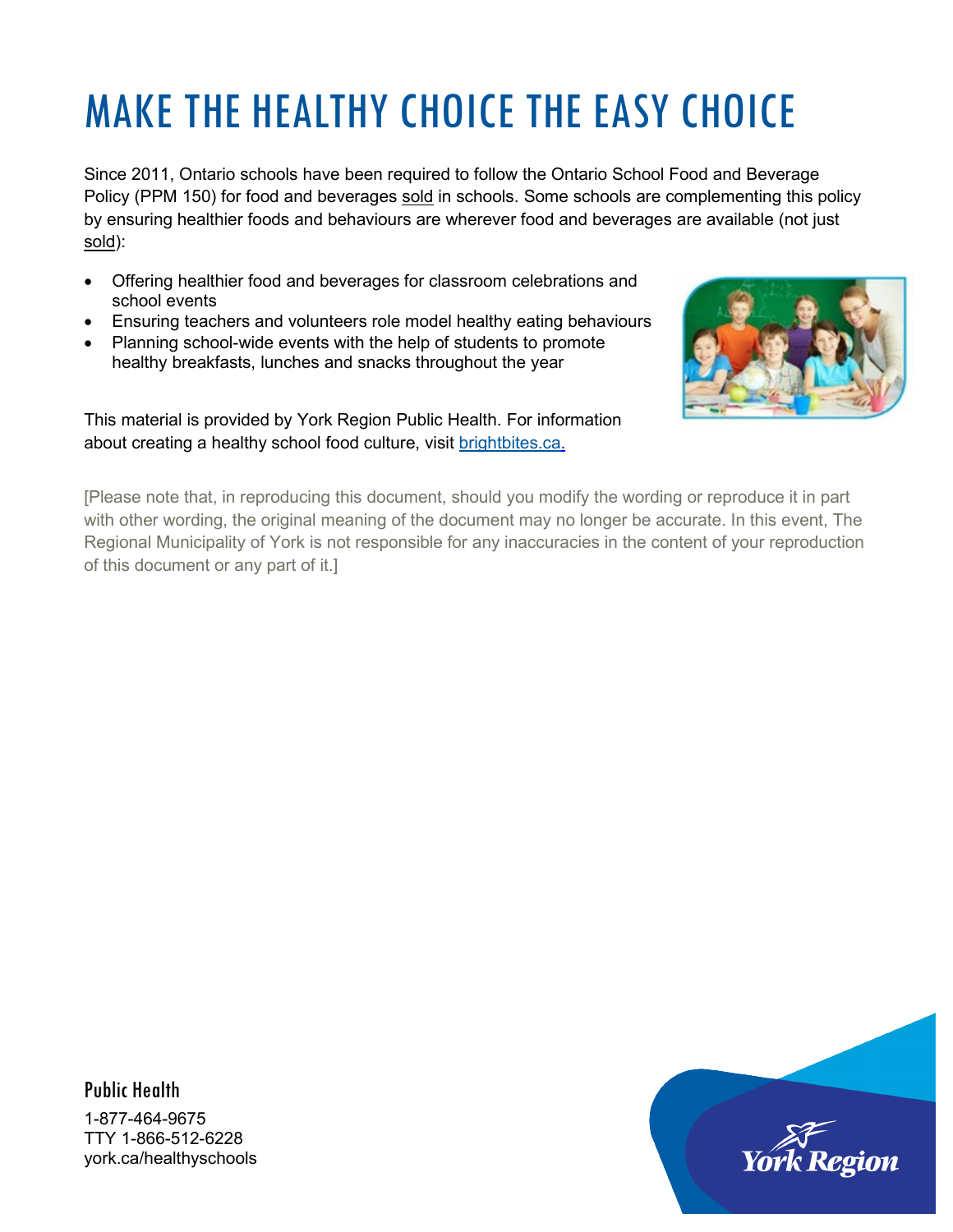# GET YOUR FAMILY ON THE ROAD TO HEALTHY

## EATING

The food children eat influences their growth, development, health and learning ability. However, today's food environment makes it easy to eat a diet high in fat, added sugar and salt rather than having them as occasional treats.

To help get your family on the road to healthy eating, try the following:

- Pack a healthy lunch that includes plenty of vegetables and fruit, whole grain and protein foods. Choose protein foods that come from plants more often.
- Keep healthy foods that are ready-to-eat on hand for after school or bedtime snacks (e.g. cut up fruit, vegetables, yogurt, nuts, low-fat cheese)
- Include your children in planning meals including packing their lunches
- Teach your children to cook it is a skill that allows them to make healthy choices later in life

This material is provided by York Region Public Health. For more information about how you can help your child's school create a healthy school nutrition environment, visit [www.brightbites.ca.](http://www.brightbites.ca/)

[Please note that, in reproducing this document, should you modify the wording or reproduce it in part with other wording, the original meaning of the document may no longer be accurate. In this event, The Regional Municipality of York is not responsible for any inaccuracies in the content of your reproduction of this document or any part of it.]



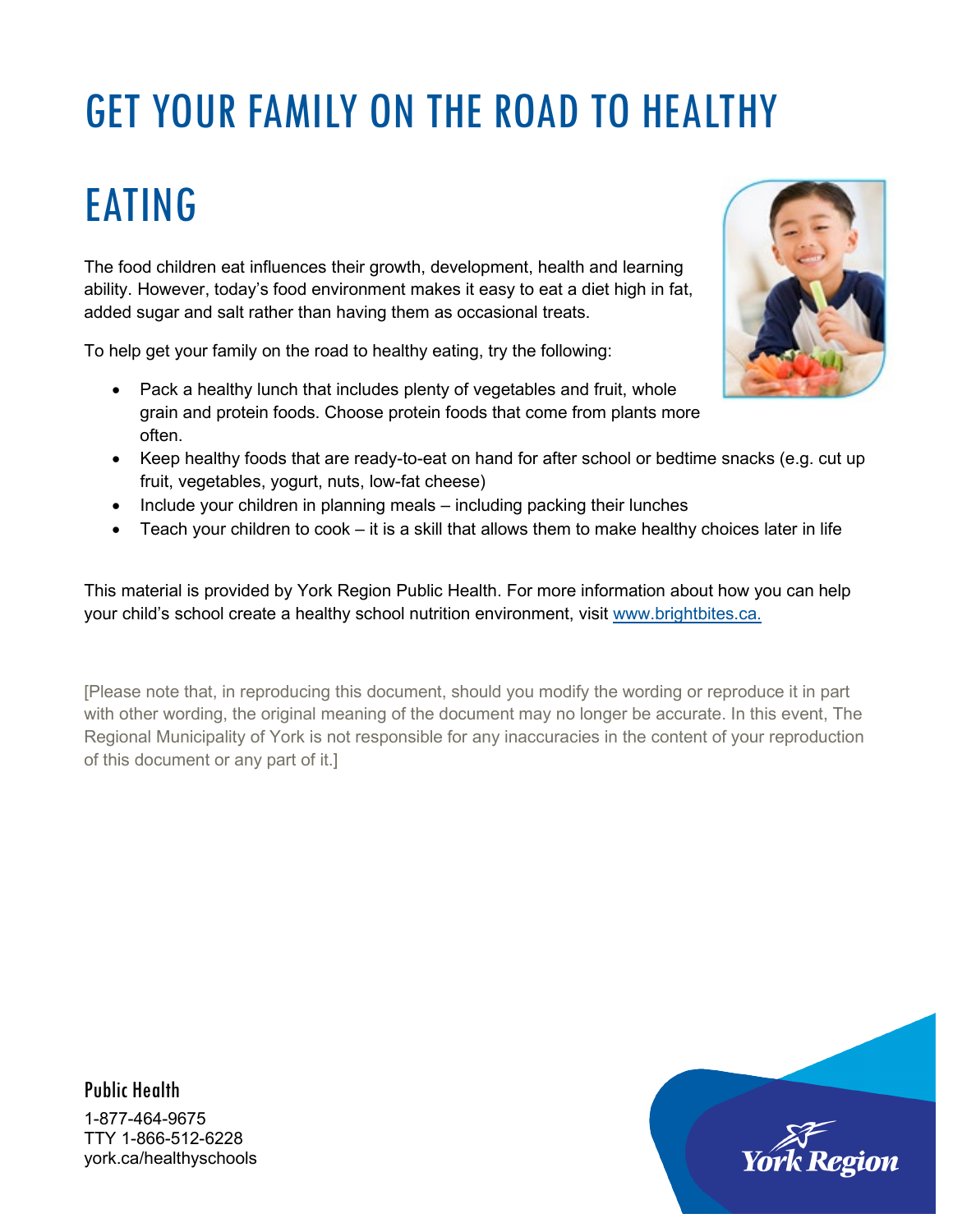# HOW CAN I GET MY CHILD TO EAT BREAKFAST?

Do you rush out the door for work with only a coffee in-hand? Children learn by watching their parents! Set a good example by giving yourself a few extra minutes in the morning to enjoy a healthy breakfast with your family. Here are some tips to make breakfasts quick and easy.

- Make pancakes or waffles ahead of time and freeze them. You can quickly take them out of the freezer, pop them in the toaster and serve them with some fruit and milk
- Boil and peel several eggs or make a few omelets one evening. Store them in the fridge. Serve them with toast and fruit
- Make a wrap by spreading peanut butter on a whole wheat pita or tortilla and wrapping the pita or tortilla around a banana
- Make a breakfast shake with milk, yogurt, whole oats, frozen berries and a banana



• Enjoy a high-fibre cereal with milk and sliced fruit

This material is provided by York Region Public Health. For information about creating a healthy school food culture, visit [brightbites.ca.](http://www.brightbites.ca/)

[Please note that, in reproducing this document, should you modify the wording or reproduce it in part with other wording, the original meaning of the document may no longer be accurate. In this event, The Regional Municipality of York is not responsible for any inaccuracies in the content of your reproduction of this document or any part of it.]

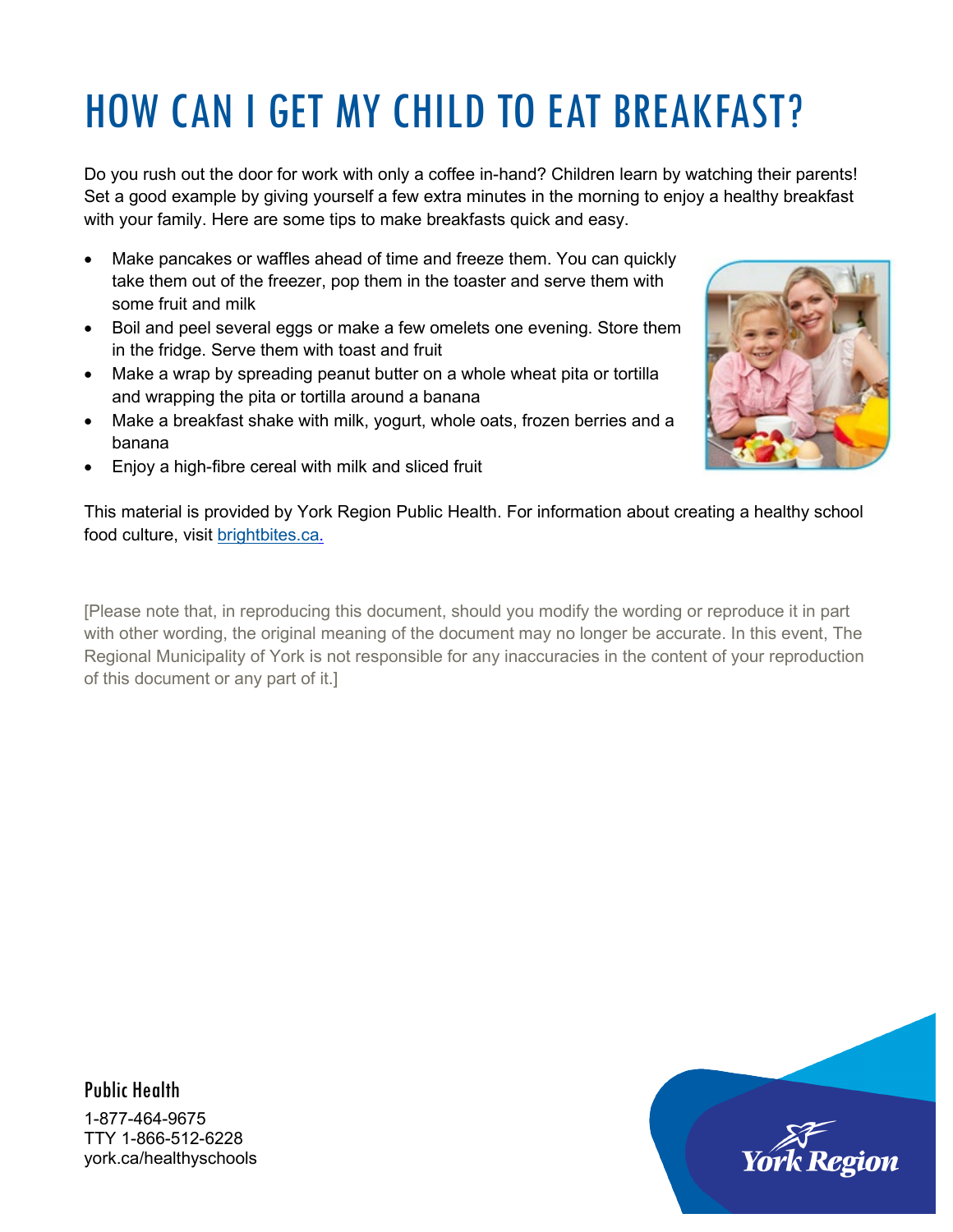# HEALTHY CLASSROOM CELEBRATIONS

Let's make celebrations healthy! Celebrating special events such as birthdays, holidays or special occasions in the classroom can be a lot of fun for kids, but often the food served at these celebrations is not healthy. Let's help children practise what they are learning about nutrition in the classroom. If you are sending food for classroom celebrations, try some of these healthier ideas, remembering to keep allergy restrictions in mind:

- Fresh fruit kabobs
- Whole grain crackers and cheese cubes
- Fresh orange wedges or watermelon slices
- Yogurt and nut-free granola for 'make your own parfaits'
- Vegetable sticks in the shape of a skeleton with "brain" dip (for Halloween parties)

Consider non-food treats as well, such as pencils and erasers, playdough, bouncy balls, yo-yo's or skipping ropes.

This material is provided by York Region Public Health. For information about creating a healthy school food culture, visit [brightbites.ca.](http://www.brightbites.ca/)

[Please note that, in reproducing this document, should you modify the wording or reproduce it in part with other wording, the original meaning of the document may no longer be accurate. In this event, The Regional Municipality of York is not responsible for any inaccuracies in the content of your reproduction of this document or any part of it.]



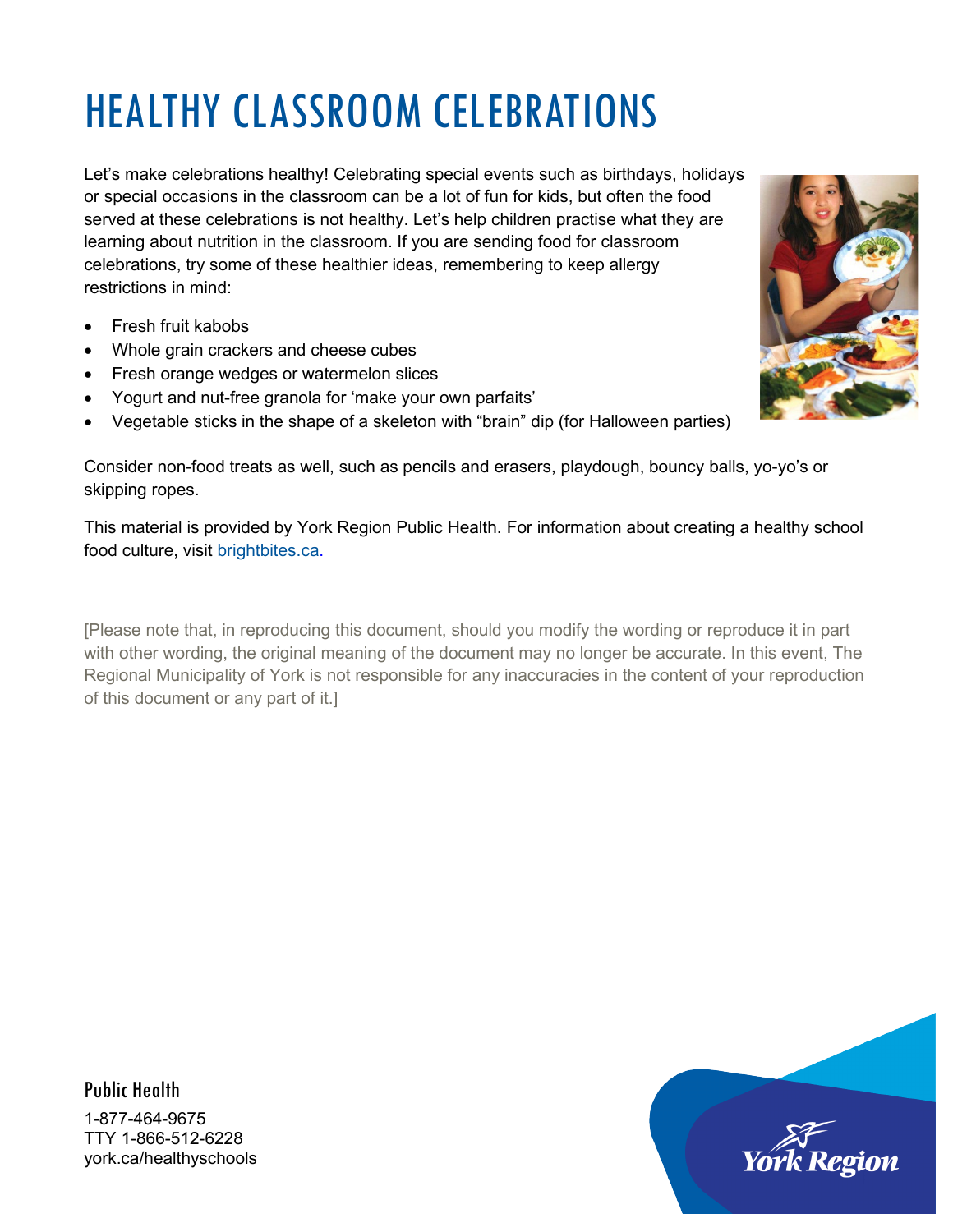## 'HOW' WE EAT CAN IMPROVE MENTAL HEALTH

Eating healthy foods can contribute to positive mental health, and so can **how** you eat. Eating behaviours, such as how often you eat meals together and involving children in meal preparation builds social connectedness and valuable cooking skills. These behaviours contribute to more resilient children and improved mental health.

Boost your children's mental health:

- Slow down and take time to sit, relax, talk and enjoy good food together
- Recognize when you are hungry or full to guide when you eat
- Trust your child to decide for himself/herself **which foods** and **how much** to eat
- Eat together with family and friends more often
- Involve the whole family in meal preparation
- Teach children how to cook
- Feel good about what you eat



[Please note that, in reproducing this document, should you modify the wording or reproduce it in part with other wording, the original meaning of the document may no longer be accurate. In this event, The Regional Municipality of York is not responsible for any inaccuracies in the content of your reproduction of this document or any part of it.]

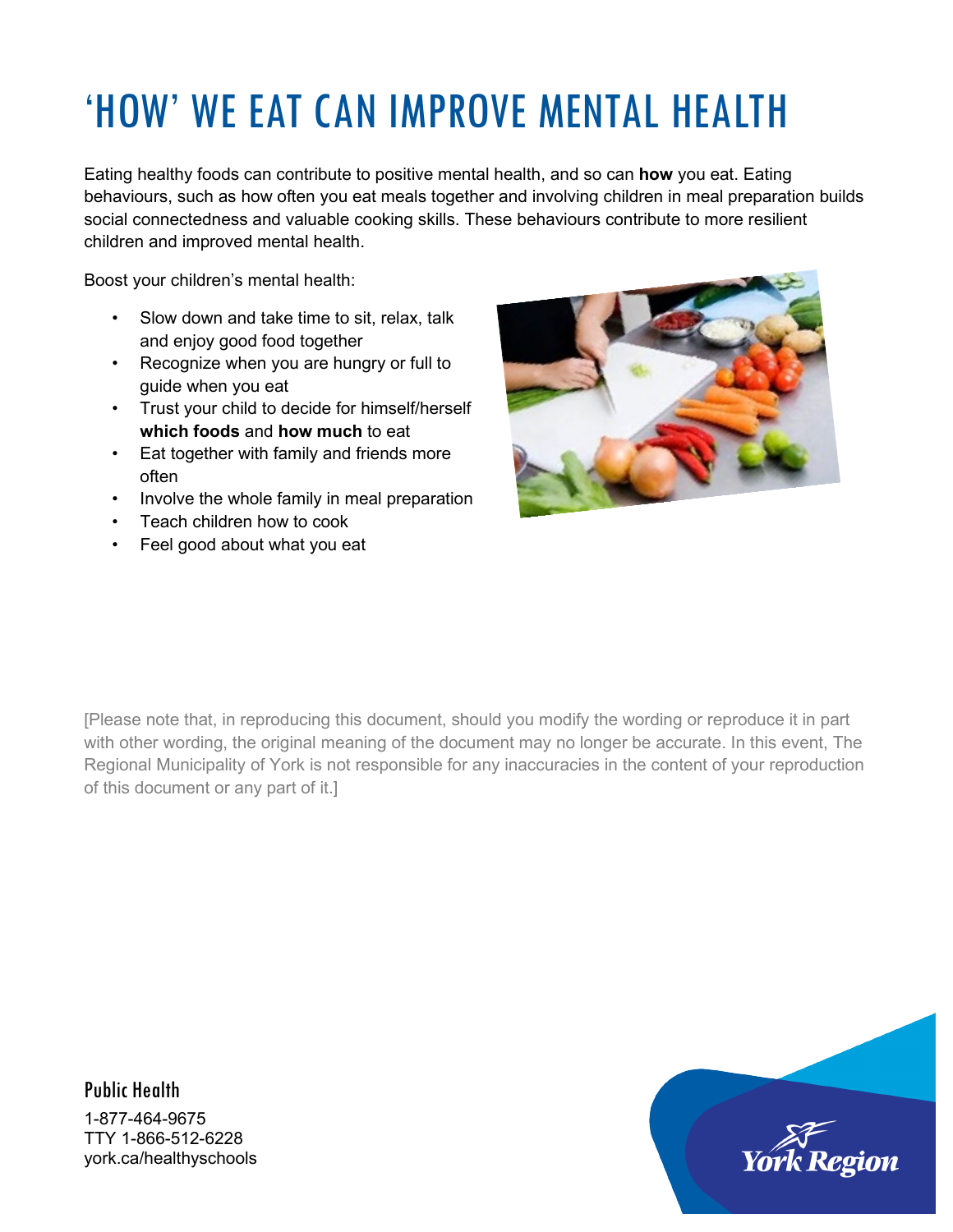## HEALTHY EATING, HEALTHY MINDS

We know that healthy eating is good for a healthy heart, but did you know that good nutrition is also good for a healthy mind?

Choosing whole, unprocessed foods may improve mood, alertness, concentration, performance, memory and the ability to acquire knowledge. It has also been linked to improved symptoms of stress, anxiety and depression in [adults and children.](https://www.ncbi.nlm.nih.gov/pmc/articles/PMC4167107/)

Choose more of the following foods for a healthy mind:



- Vegetables and fruit, particularly dark green and orange
- Whole grains like oatmeal and barley
- Milk or fortified soy beverages, yogurt or other fermented foods
- Beans and other legumes
- Fish and lean meats

Healthy eating for mental health isn't just **what** you eat; it's also about **how** you eat! Planning, cooking and enjoying meals with family and friends, and teaching your children to cook, promotes social and emotional connections, which can help build positive mental health.

[Please note that, in reproducing this document, should you modify the wording or reproduce it in part with other wording, the original meaning of the document may no longer be accurate. In this event, The Regional Municipality of York is not responsible for any inaccuracies in the content of your reproduction of this document or any part of it.]